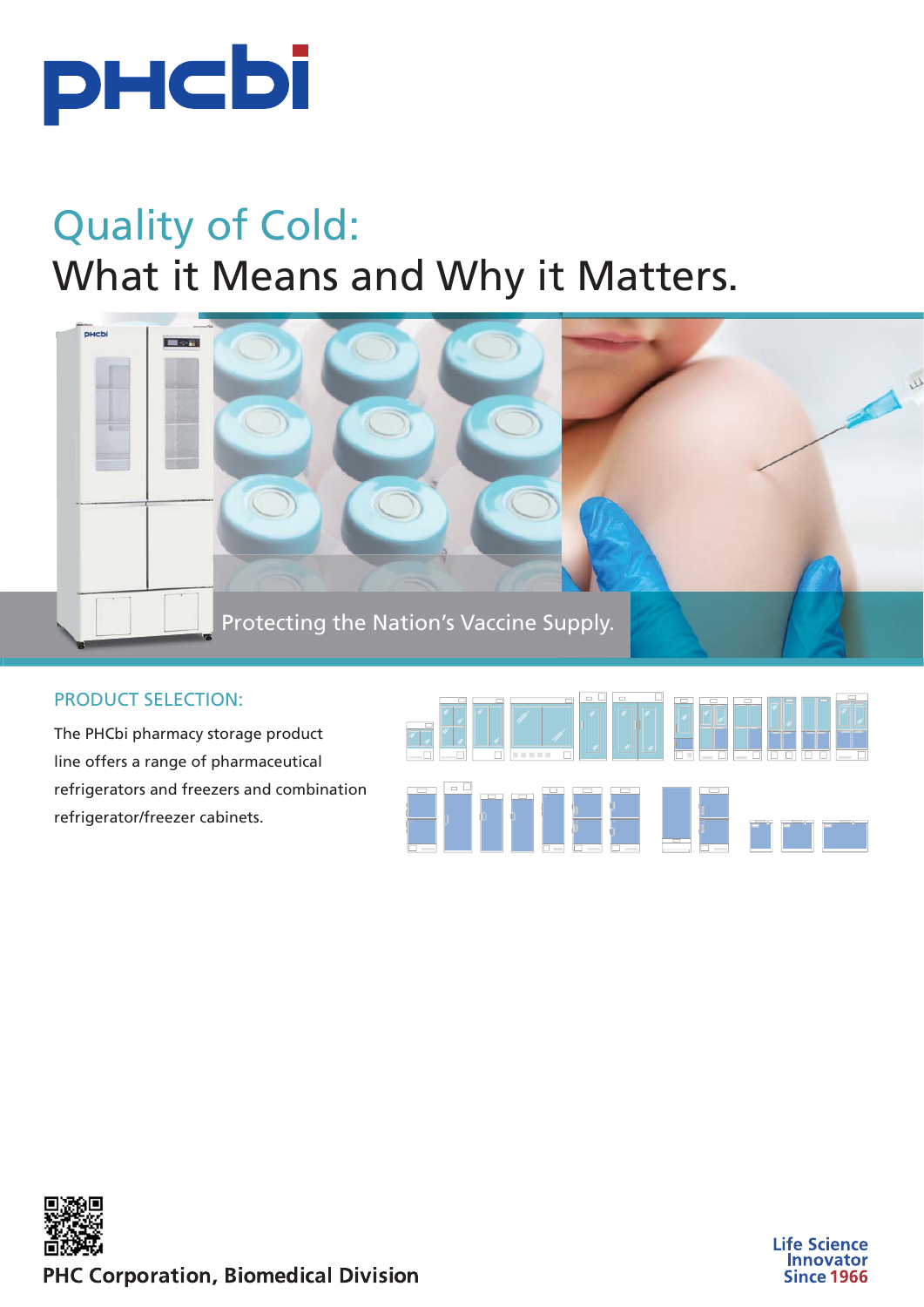Vaccine potency relies on protection against temperature extremes through proper storage at every level of the cold chain<sup>1</sup>.

#### While the focus of temperature control is often on overheating, vaccines can be just as susceptible to freezing risks.

To help ensure vaccine efficacy, the US Center for Disease Control and Prevention (CDC) has established guidelines for temperature control necessary to protect vaccines. The CDC has published guideline evidence to confirm that vaccines stored in refrigerators that deviate from suggested operating ranges (2°C to 8°C) can destroy efficacy and potency of temperature-sensitive vaccines.

These standards for pharmaceutical storage are expected to be implemented in the near future and will effectively eliminate vaccine and specialty pharmaceutical storage in household, commercial and dormitory style refrigerators.



*Though this threat is often overlooked, temperature-sensitive vaccines represented over 31% of the \$439 million UNICEF spent on all vaccines in 2005.2*

*In 2015 UNICEF acquired \$1.724 billion worth of vaccines. It was determined that many vaccines, including influenza vaccines, were rendered ineffective due to improper storage.3*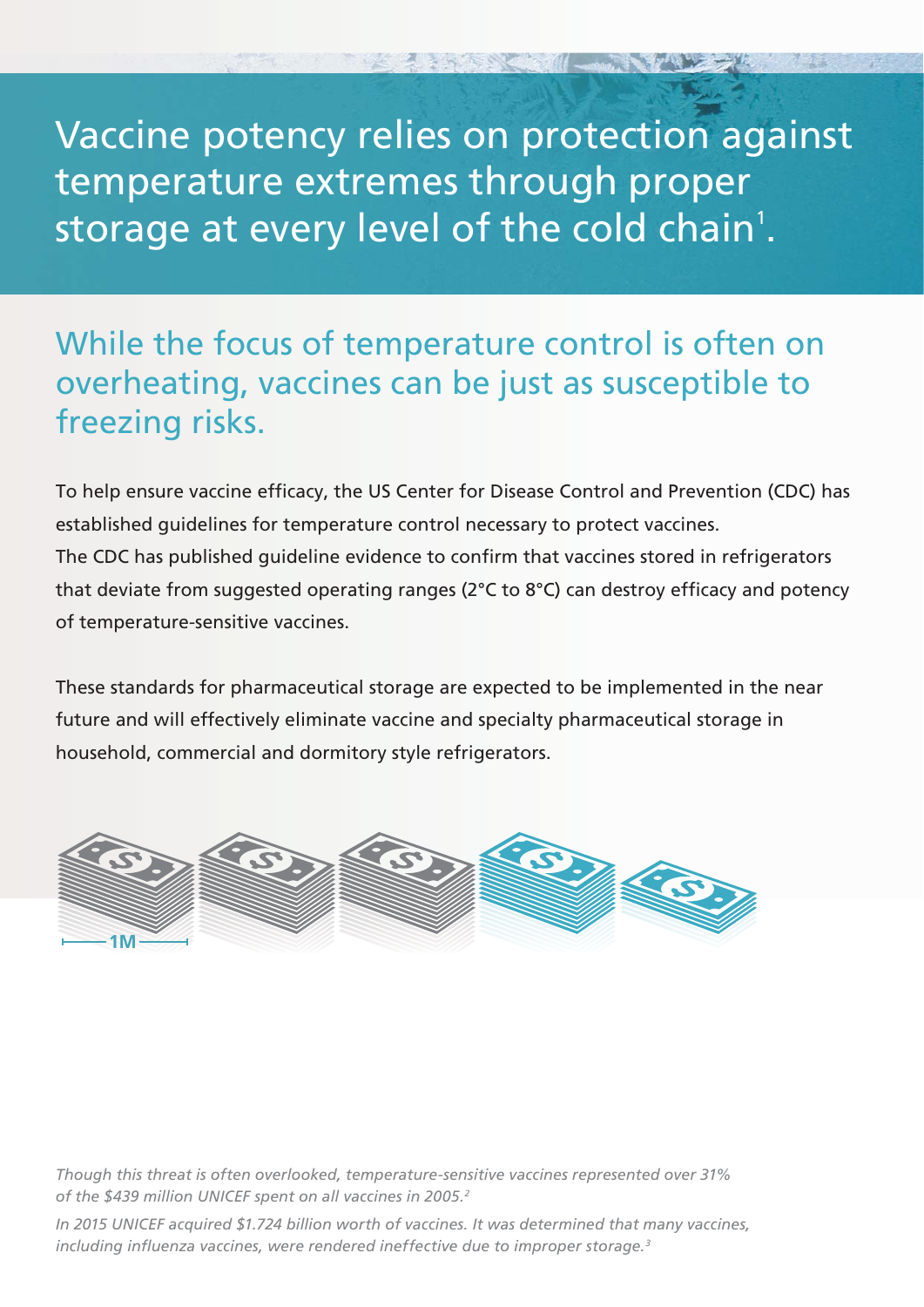Our pharmacy storage cabinets are designed to meet current CDC pharmacy guidelines and anticipated future standards for vaccine storage.

Dedicated equipment for vaccine storage is the only way to ensure cold chain performance. While frozen products typically tolerate a broader temperature environment, refrigerated products must be kept from warming up or freezing.

It is this quality of cold that characterizes the PHCbi pharmacy storage line as a reliable and safe commitment to the protection of the health of the public.

**Proper Vaccine Storage Essentials:**  $\blacktriangleright$  Protection from freezing Temperature control accuracy  $\blacktriangleright$  Interior temperature uniformity Quick recovery  $\blacktriangleright$  Resistance to high ambient temperature **MEETS CDC PHARMACY RECOMMENDATION MEETS CDC VACCINE RECOMMENDATION** *Use of non-compliant household or domestic refrigerators for pharmaceutical storage is unsafe and costly. It creates liabilities for any audited dispensing pharmacy or health agency that cannot assure the efficacy of vaccines associated with government funded programs or other public health initiatives.*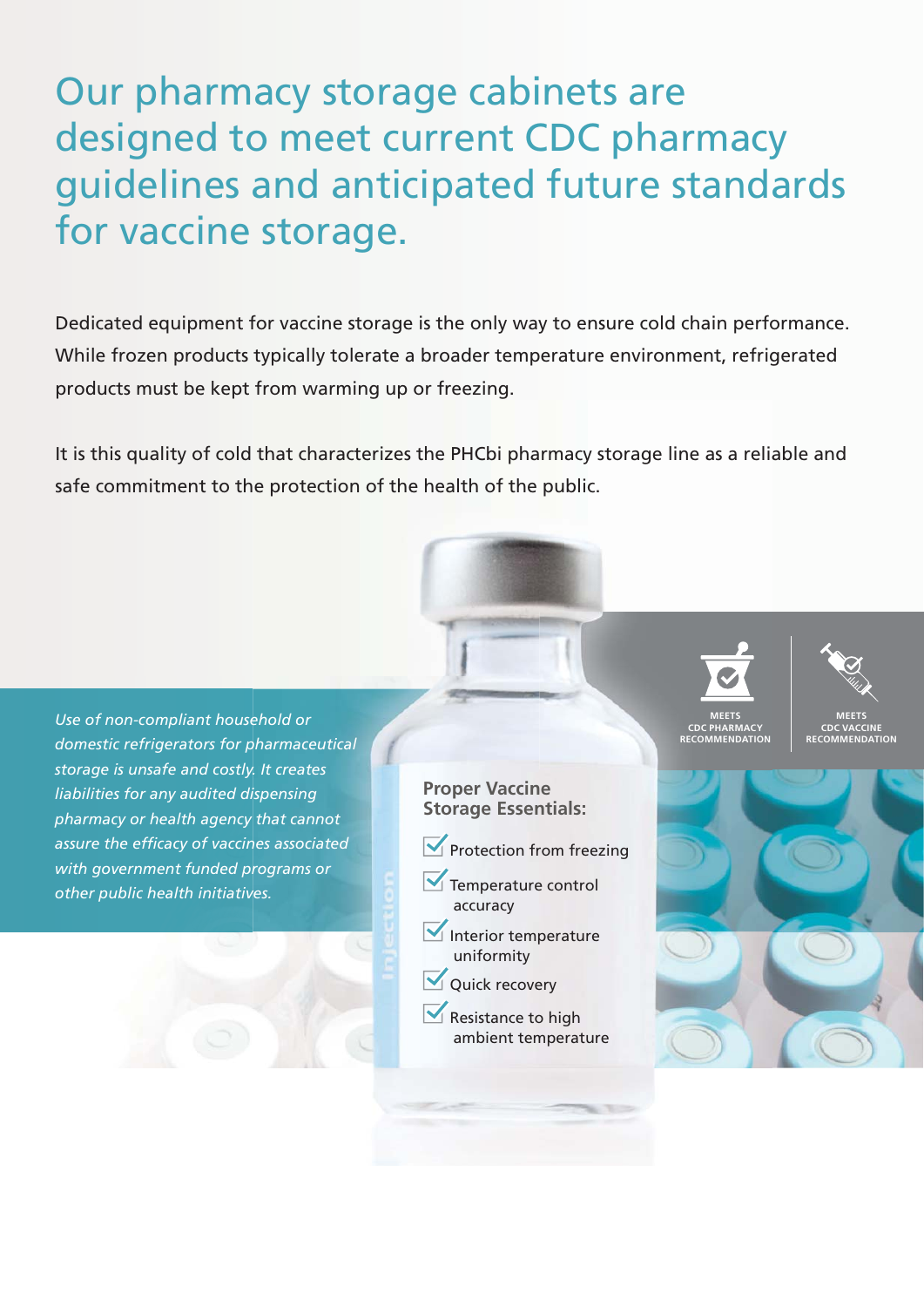### Vaccine Cold Chain Management

The anticipated national standards for vaccine storage help tighten cold chain management by ensuring the use of high performance refrigeration systems with electronic temperature controls that provide precise cabinet temperature needed for specific vaccines.

Within cold chain management, the only step that can be controlled by pharmacies is the storage and handling of vaccines. Though storage is one small part of the vaccine cold chain, proper end storage and handling is crucial to the continued efficacy of vaccines.

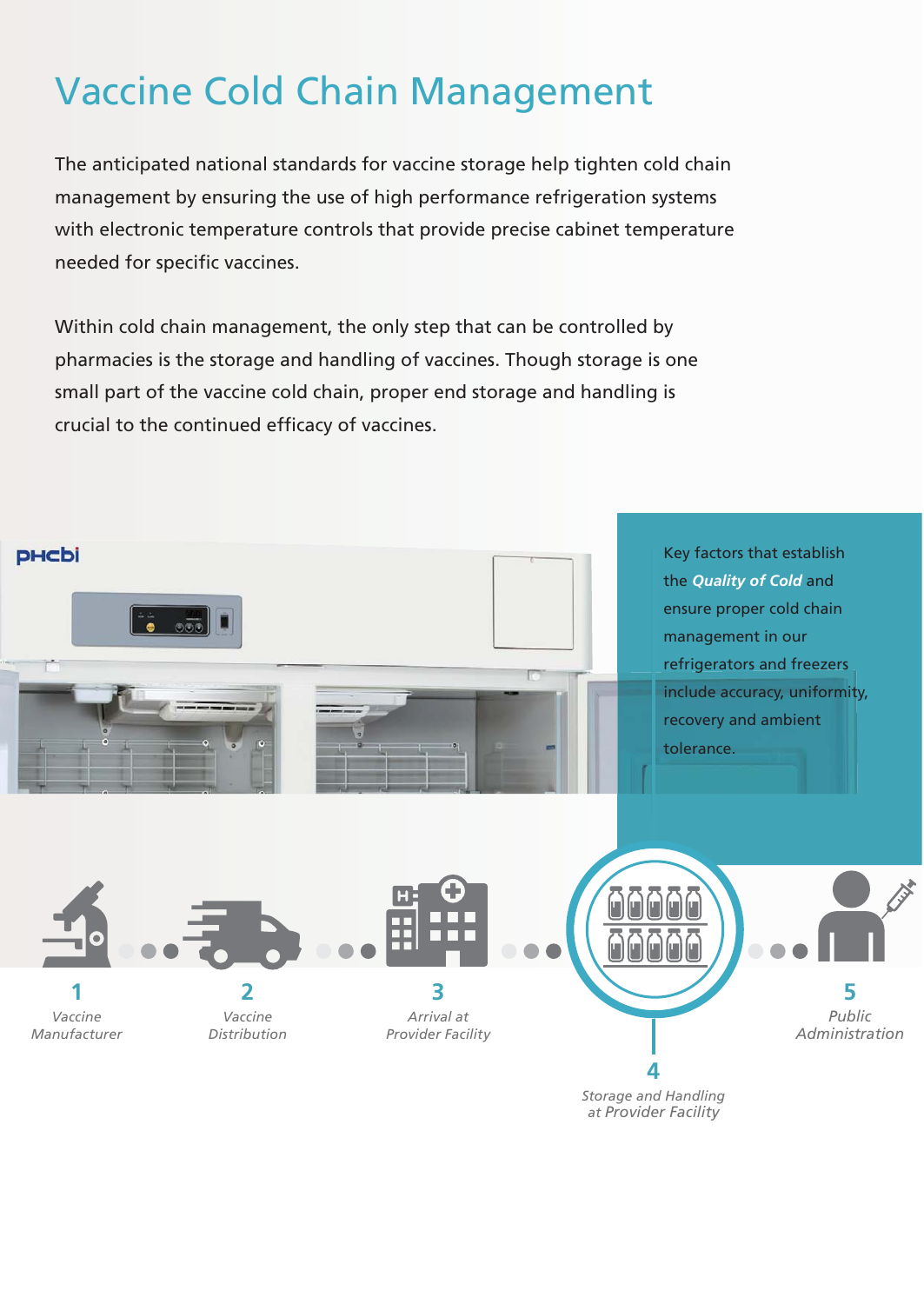## It's the *Quality of Cold* that assures a safe storage environment.

Quality of Cold is based on temperature control accuracy, interior temperature uniformity, temperature recovery and tolerance for high ambient temperatures and fluctuating electoral conditions.

**ACCURACY** PHCbi pharmaceutical refrigerators are factory pre-set at 5°C to assure interior storage temperature is sufficiently above the risk point of temperature-sensitive vaccines and other water-based pharmaceuticals.

**UNIFORMITY** Quality of cold starts with interior temperature uniformity, which assures safety of stored products regardless of location within the refrigerator.

**DEFROST** The cycle defrost and evaporator temperature sensor system ensures that defrost occurs only when necessary and automatically, so there is no need to turn off the power for defrosting. Irregular temperature increase during defrost is minimal with no temperature spikes. The evaporation heater also doubles as protection against drops in cabinet temperature caused by a low ambient temperature.

**AMBIENT TOLERANCE** PHCbi pharmaceutical refrigerators and freezers are designed to maintain the quality of cold in warm ambient conditions where temperature recovery, tolerance for brown-out electrical supply on hot days, and busy door opening traffic are common. *PHCbi pharmaceutical refrigerators and freezers are engineered from the inside out to create, maintain and restore precise temperatures. Such precision and quality of cold cannot be found in household or commercial cabinets.* 

> *MDF-U731M -30°C Manual Defrost Biomedical Freezer*

**To find** 





*[Pharmaceutical](https://www.phchd.com/global/biomedical/preservation/pharmaceutical-refrigerators/sliding-door-refrigerators/mpr-514)  Refrigerator* 

\* For more detail about the installation environment, please find user's manual or product brochure from our web site.